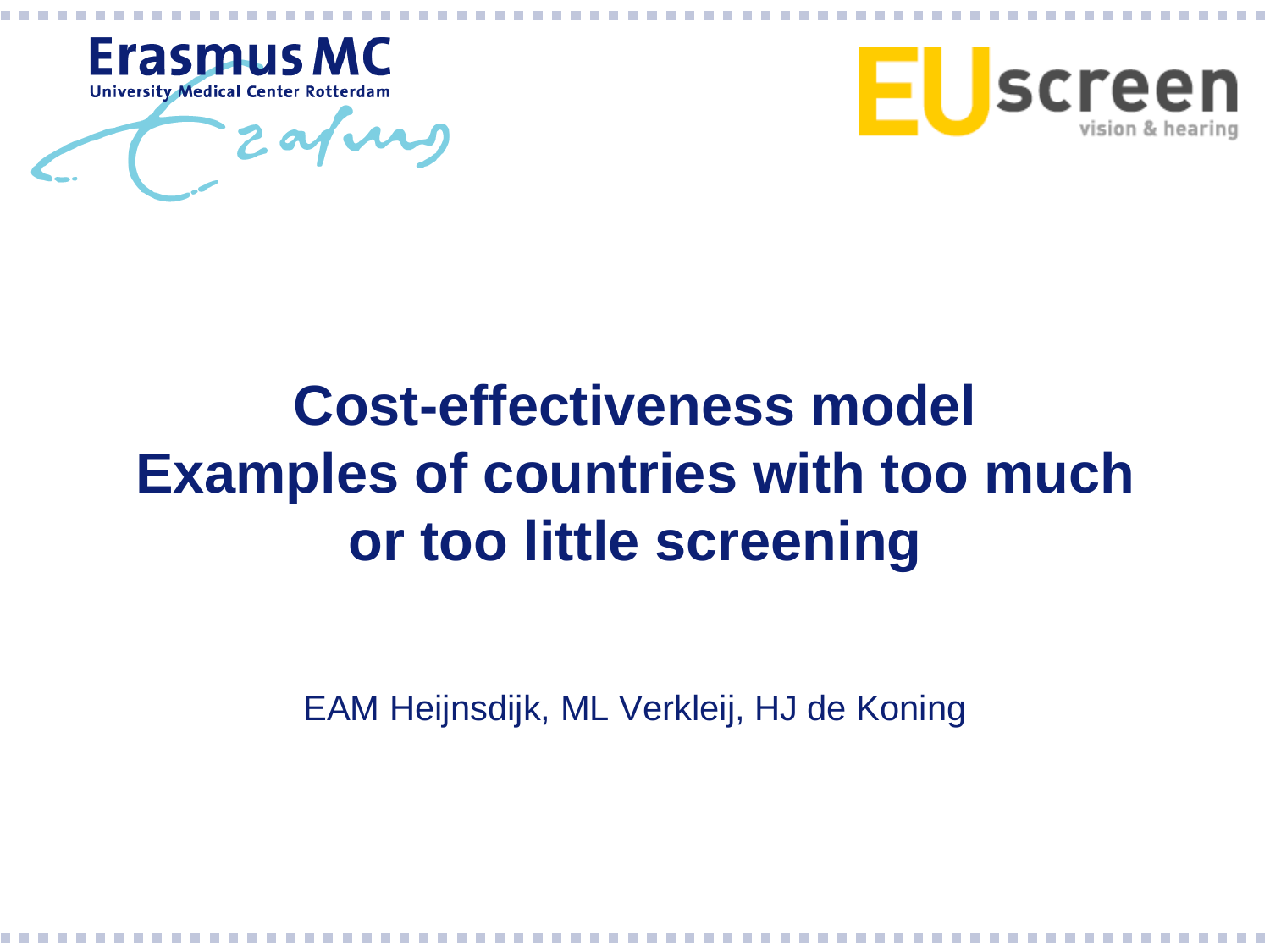#### **Neonatal hearing screening and child vision screening**

 $\triangleright$  Most high income countries have vision/hearing screening implemented

• But is a current programme giving most value for money?

 $\triangleright$  Some middle income countries have vision/hearing screening in place

- How can we improve feasibility?
- Some middle income countries consider vision/hearing screening implementation:
	- Where and how to start?

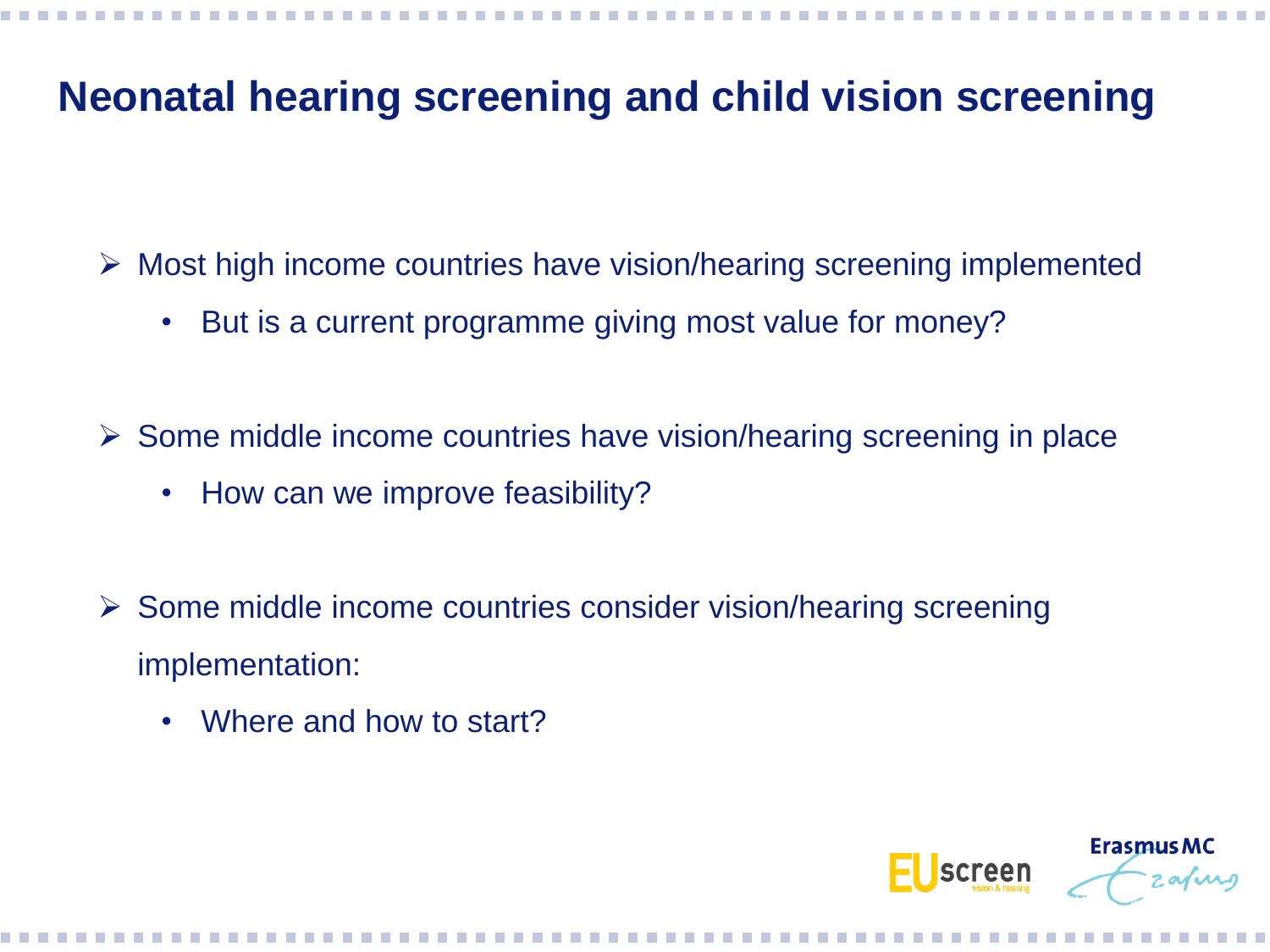#### **EUSCREEN Webtool model overview**





zafurg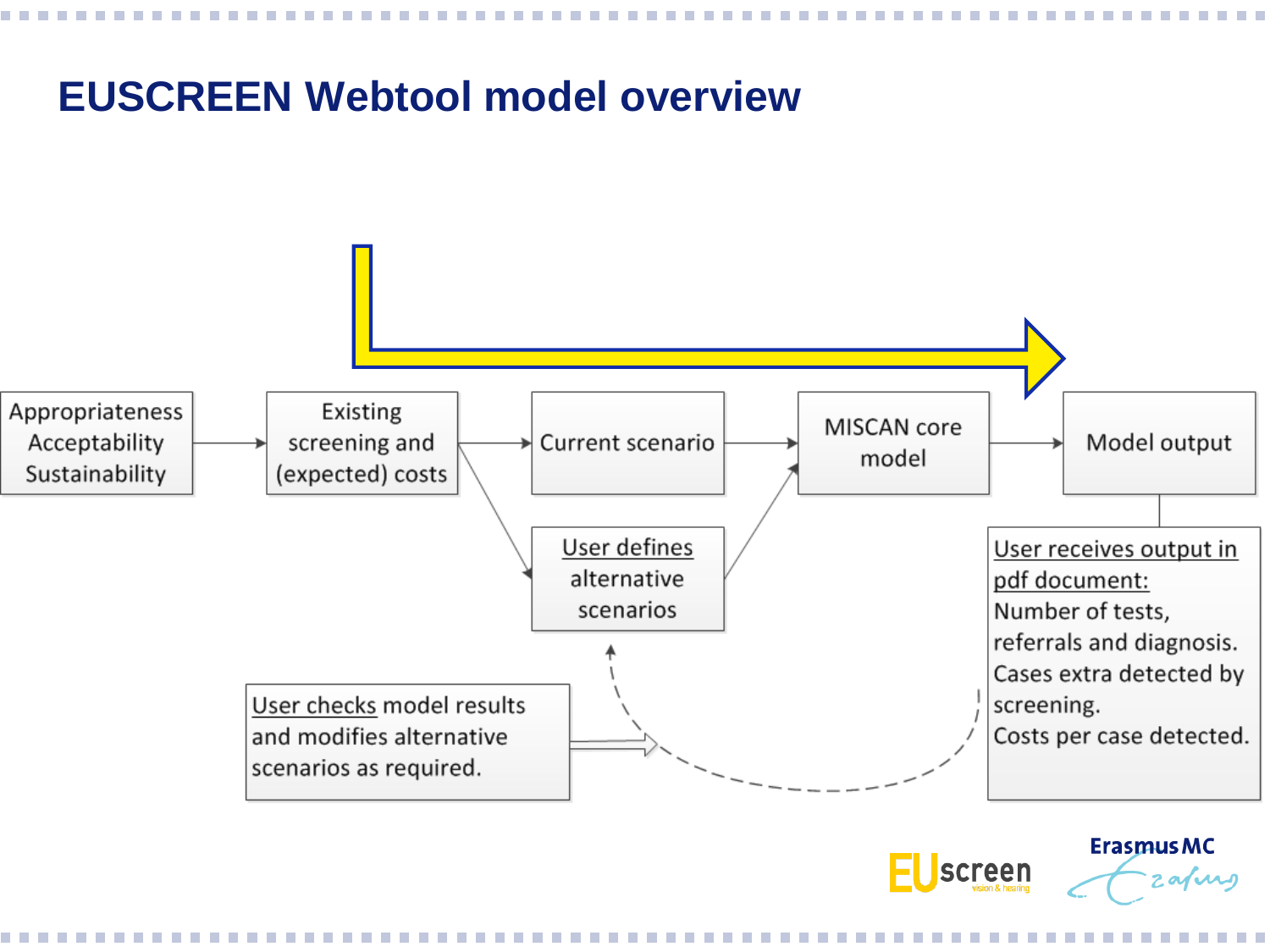## **High Income Country – Vision Screening**

- $\triangleright$  Population-based child vision screening programme
- $\triangleright$  Visual Acuity measurements age 3, 4 and 5 years.
- $\triangleright$  High attendance rates
- $\triangleright$  High referral / failure rates age 3
- > Too much screening?

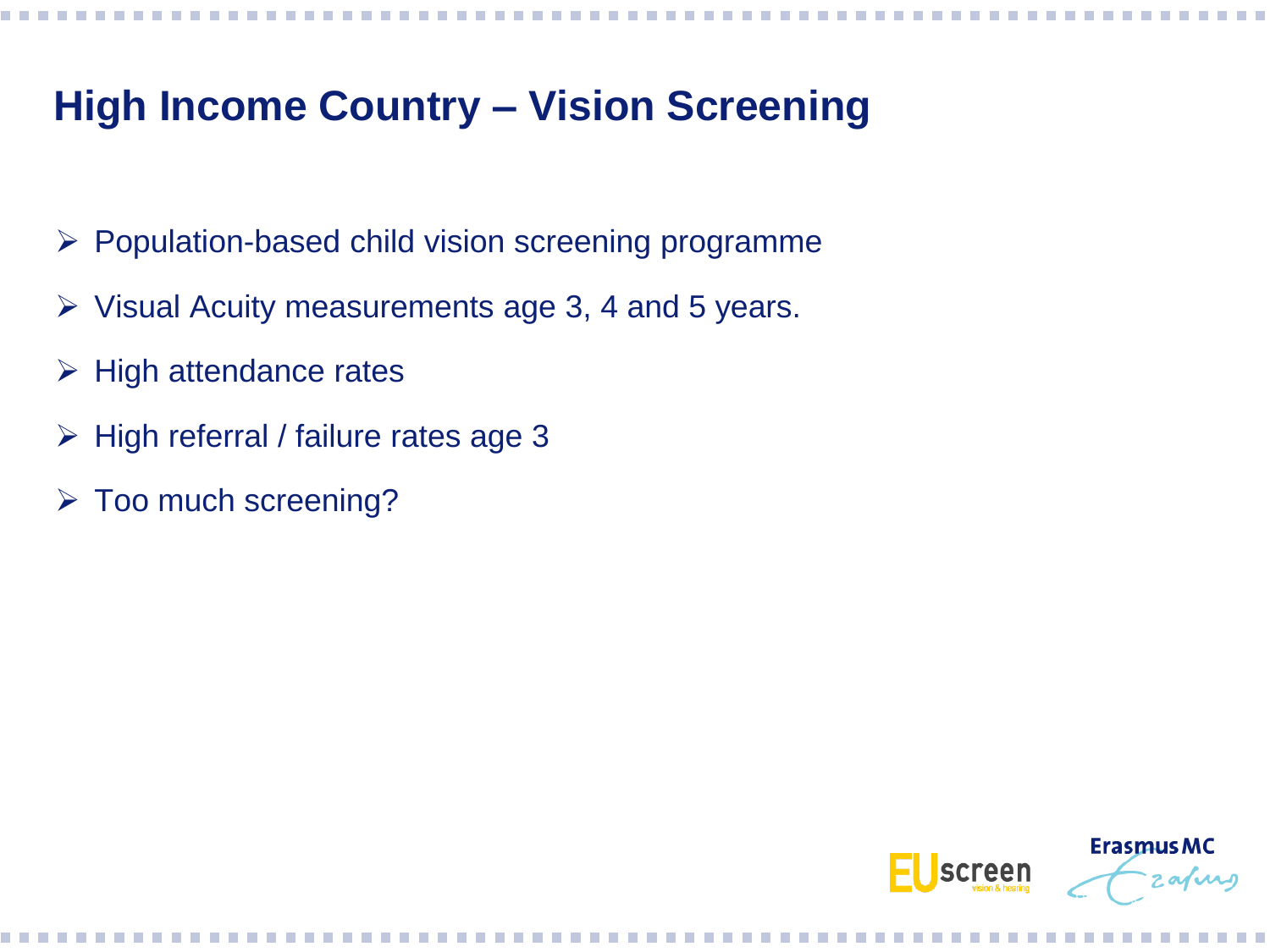# **High Income Country – Vision Screening Scenario Overview**

#### **Current programme:**

| Age            | <b>Location</b>     | <b>Professional</b> | <b>Attendance</b> | <b>Referral</b> |
|----------------|---------------------|---------------------|-------------------|-----------------|
|                | <b>Child health</b> |                     |                   |                 |
| 3              | center              | <b>Nurse</b>        | 75%               | 15%             |
|                | <b>Child health</b> |                     |                   |                 |
| $\overline{4}$ | center              | <b>Nurse</b>        | 70%               | 10%             |
|                | <b>Child health</b> |                     |                   |                 |
| 5              | center              | <b>Nurse</b>        | 80%               | 10%             |

#### **Alternative programmes:**

| Scenario | Age of screening |
|----------|------------------|
|          | 4 and 5 years    |
|          | 3 and 5 years    |

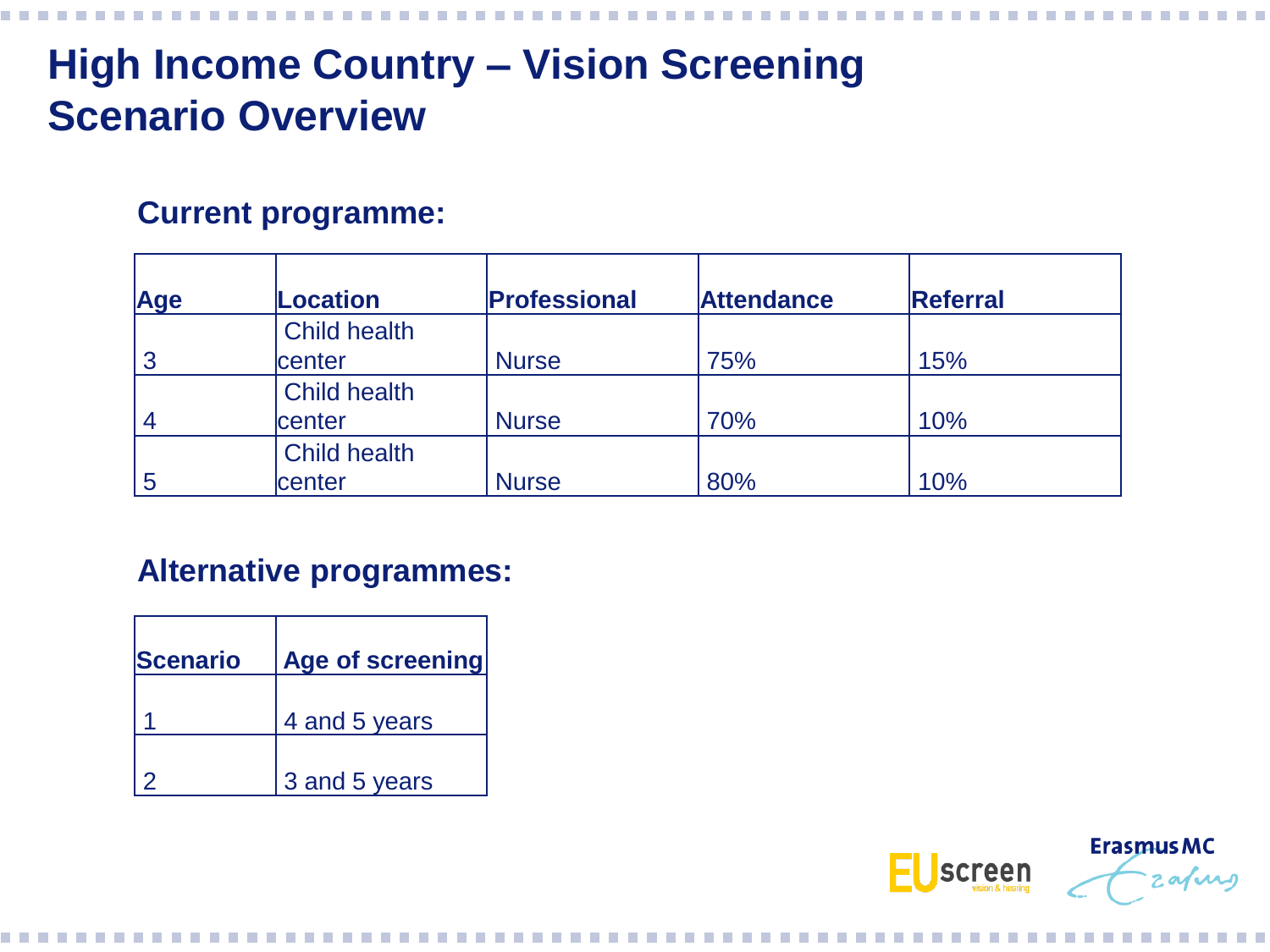### **High Income Country – Vision Screening Results per 10,000 children**

|                                                         | <b>Current</b> | <b>Scenario 1</b> | <b>Scenario 2</b> |
|---------------------------------------------------------|----------------|-------------------|-------------------|
|                                                         | Age 3, 4, 5    | Age 4, 5          | Age 3, 5          |
| Tests                                                   | 22200          | 14787             | 15323             |
| <b>Referrals</b>                                        | 2592           | 1479              | 1904              |
| Detected by screening                                   | 130            | 115               | 99                |
| Persistent amblyopia<br>prevented                       | 59             | 56                | 46                |
| Number of screens<br>Vpersistent amblyopia<br>prevented | 375            | 263               | 335               |

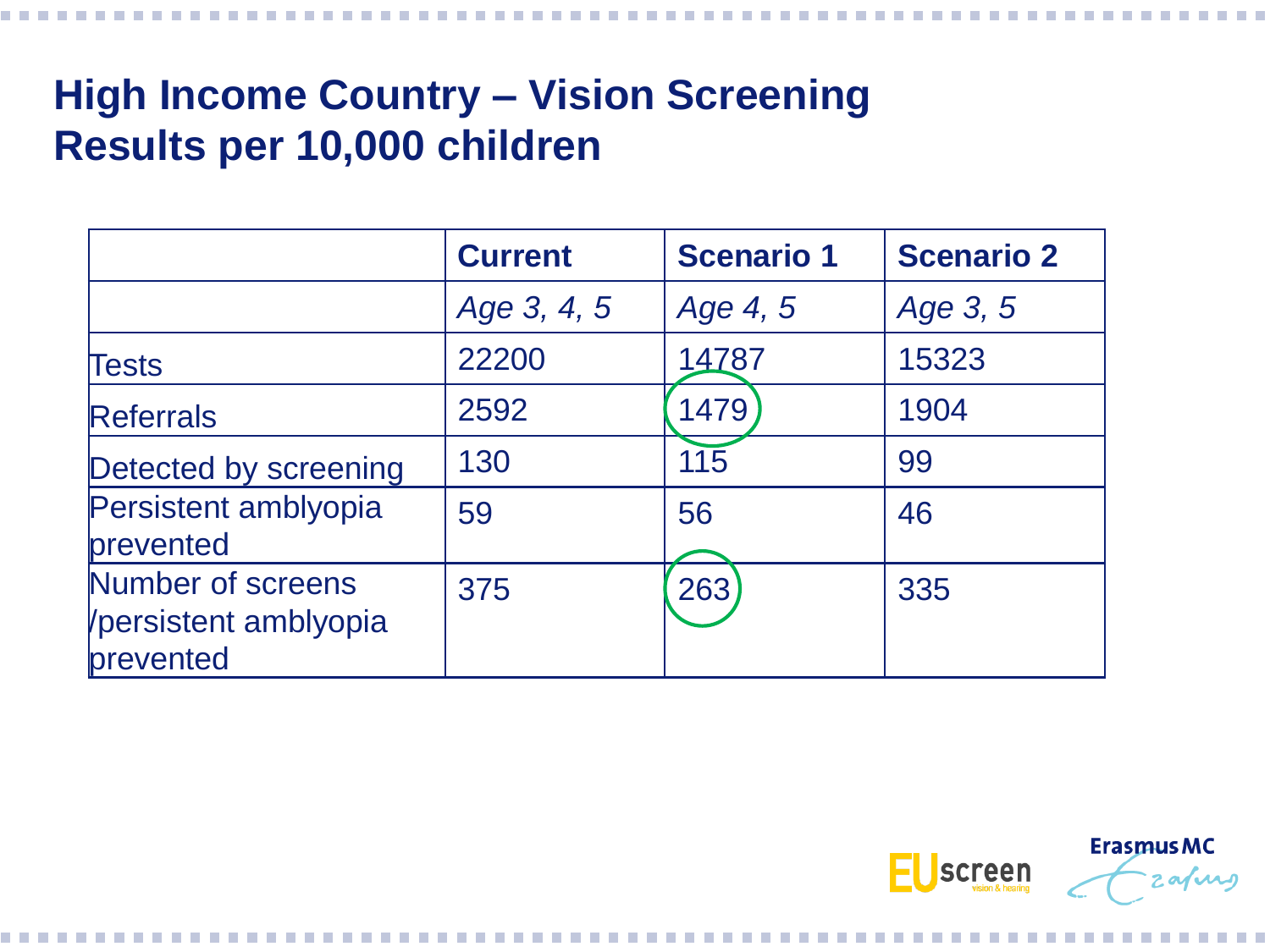### **High Income Country – Hearing Screening**

- $\triangleright$  Population-based neonatal screening programme
- 3-stage screening process: OAE OAE aABR
- High attendance rates at maternity ward, lower for follow-up rounds
- > Too much screening?

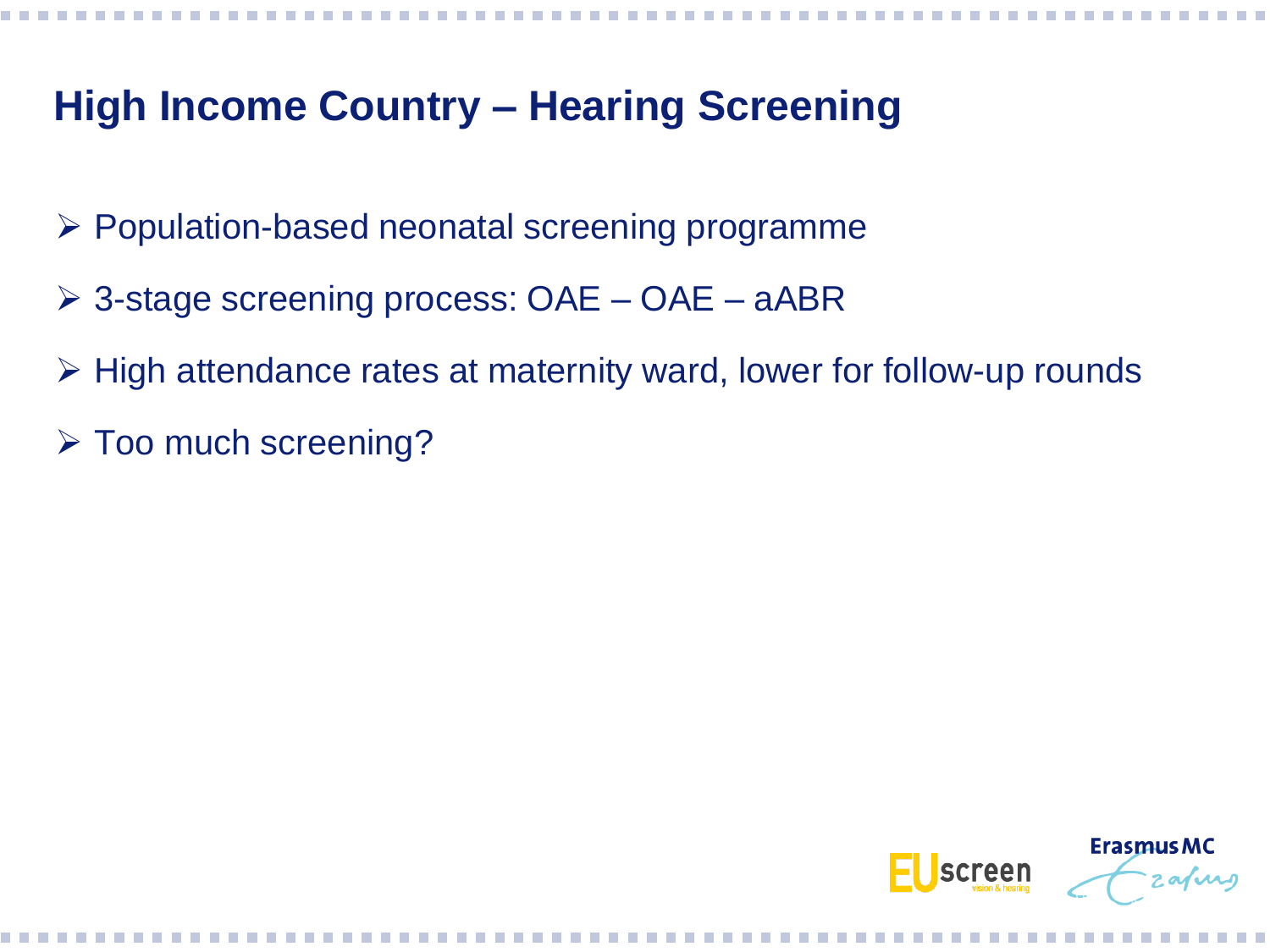# **High Income Country – Hearing Screening Scenario Overview**

#### **Current programme (well babies)**

| <b>Age</b> | <b>Test device</b> | <b>Attendance</b> | <b>Referral</b> |
|------------|--------------------|-------------------|-----------------|
| Day 2      | OAE                | 95%               | 9%              |
| Day 10     | <b>DAE</b>         | 80%               | 30%             |
| Day 30     | <b>aABR</b>        | 80%               | 80%             |

#### **Alternative scenarios**

| Age             | <b>Test device</b> | <b>Attendance</b> | <b>Referral</b> |
|-----------------|--------------------|-------------------|-----------------|
| $\Box$ Day 2    | OAE                | 95%               | 9%              |
| $\Delta$ Day 10 | OAE                | 80%               | 30%             |

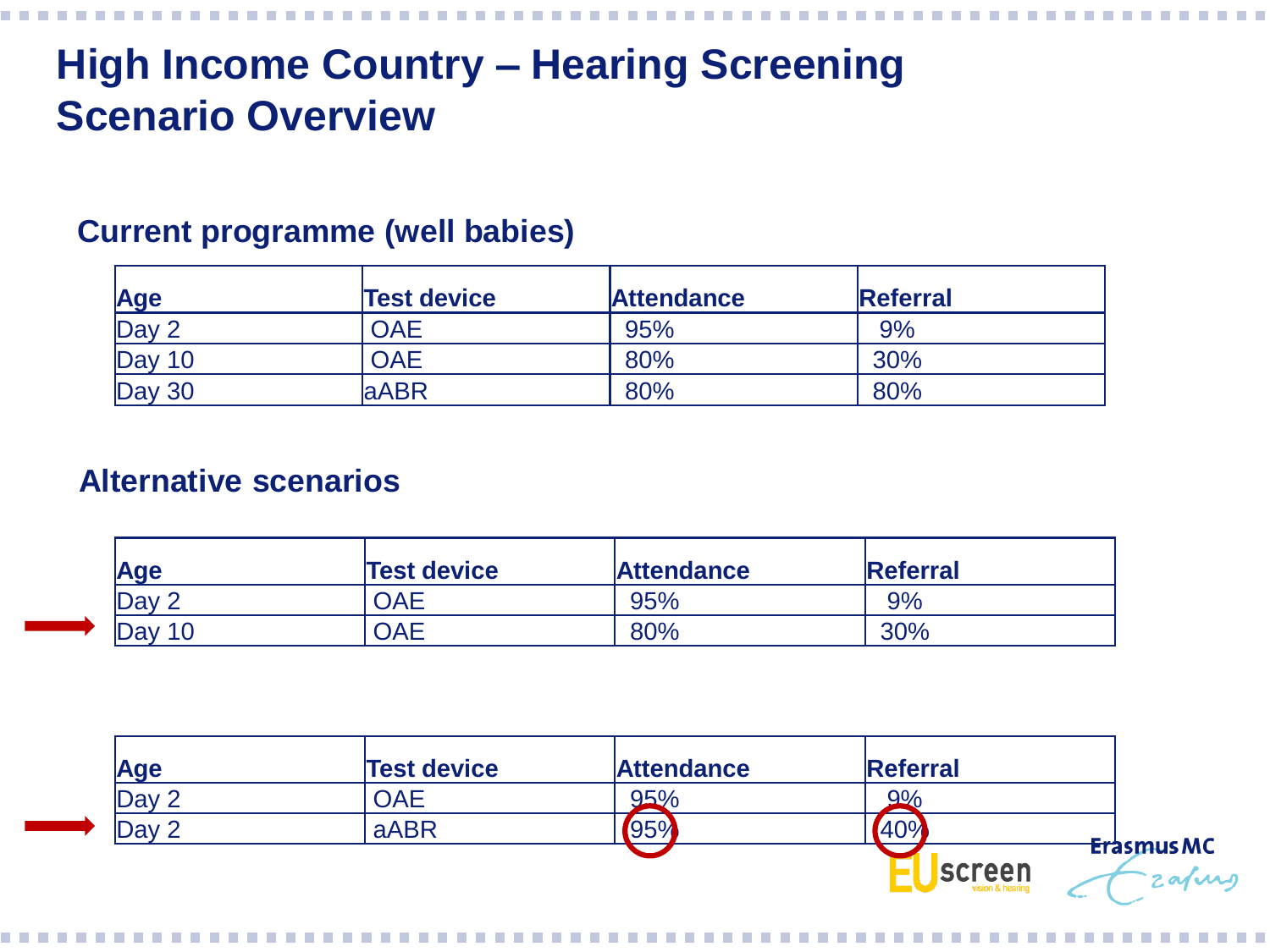# **High income country – Hearing Screening Results per 10,000 children**

|                                             | <b>Current</b> | <b>Scenario 1</b> | <b>Scenario 2</b> |
|---------------------------------------------|----------------|-------------------|-------------------|
|                                             | $O-O-A$        | $O$ - $O$         | $O-A$ (day2)      |
| <b>Total number of OAE</b><br><b>tests</b>  | 10184          | 10184             | 9500              |
| <b>Total number of aABR</b><br><b>tests</b> | 164            | $\overline{0}$    | 812               |
| Number of referrals                         | 131            | 205               | 325               |
| Number of >40dB<br>detected by screening    | 8.9            | 11.3              | 13.8              |

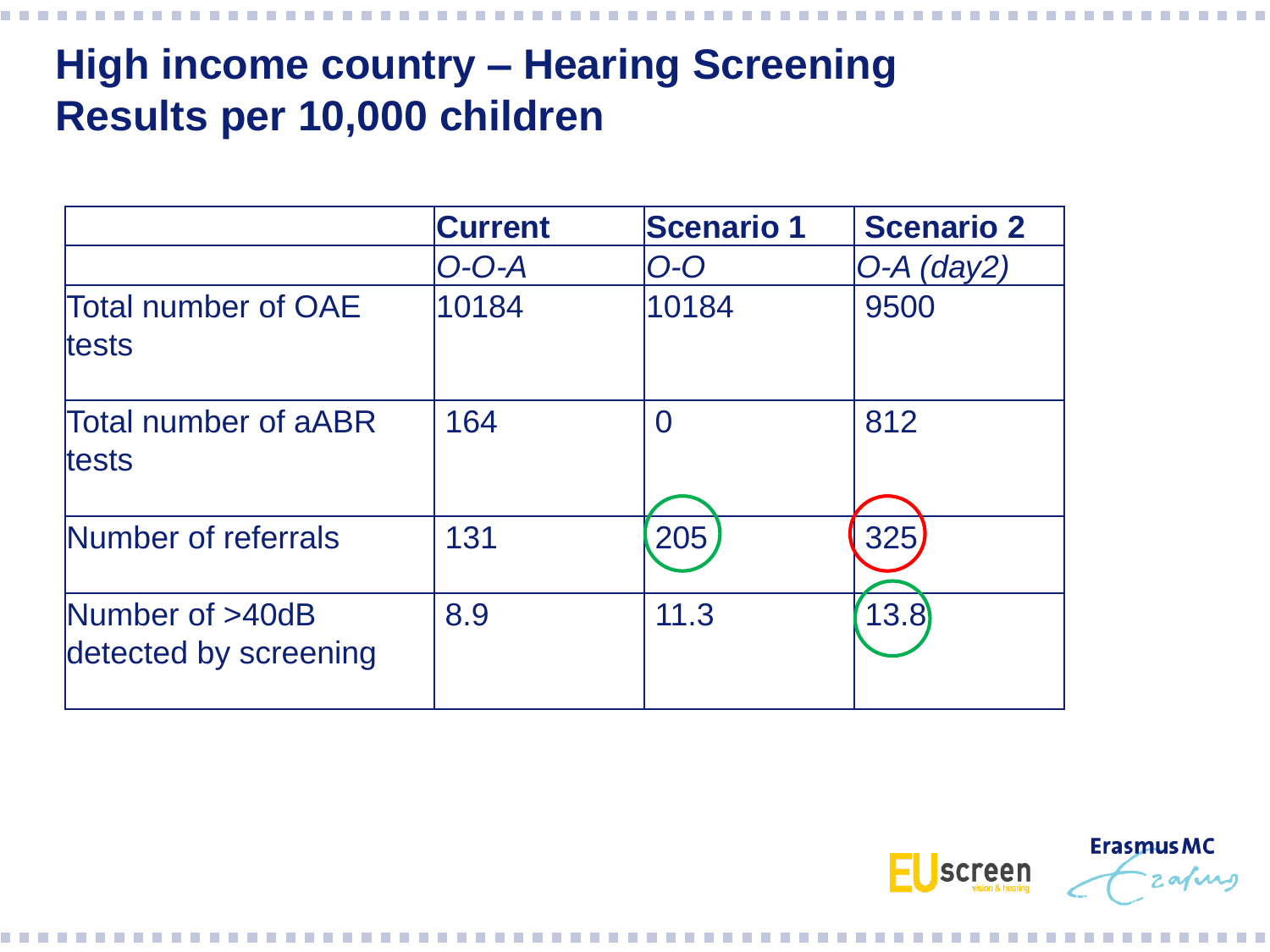### **Middle income country – Vision Screening**

- $\triangleright$  Visual acuity measurement by school nurse at age 6
- $\triangleright$  Too late for effective treatment of amblyopia?
- $\triangleright$  Upscaling the programme to multiple screens
- $\triangleright$  Combining vision screening with existing contact moments in preventive child health care?

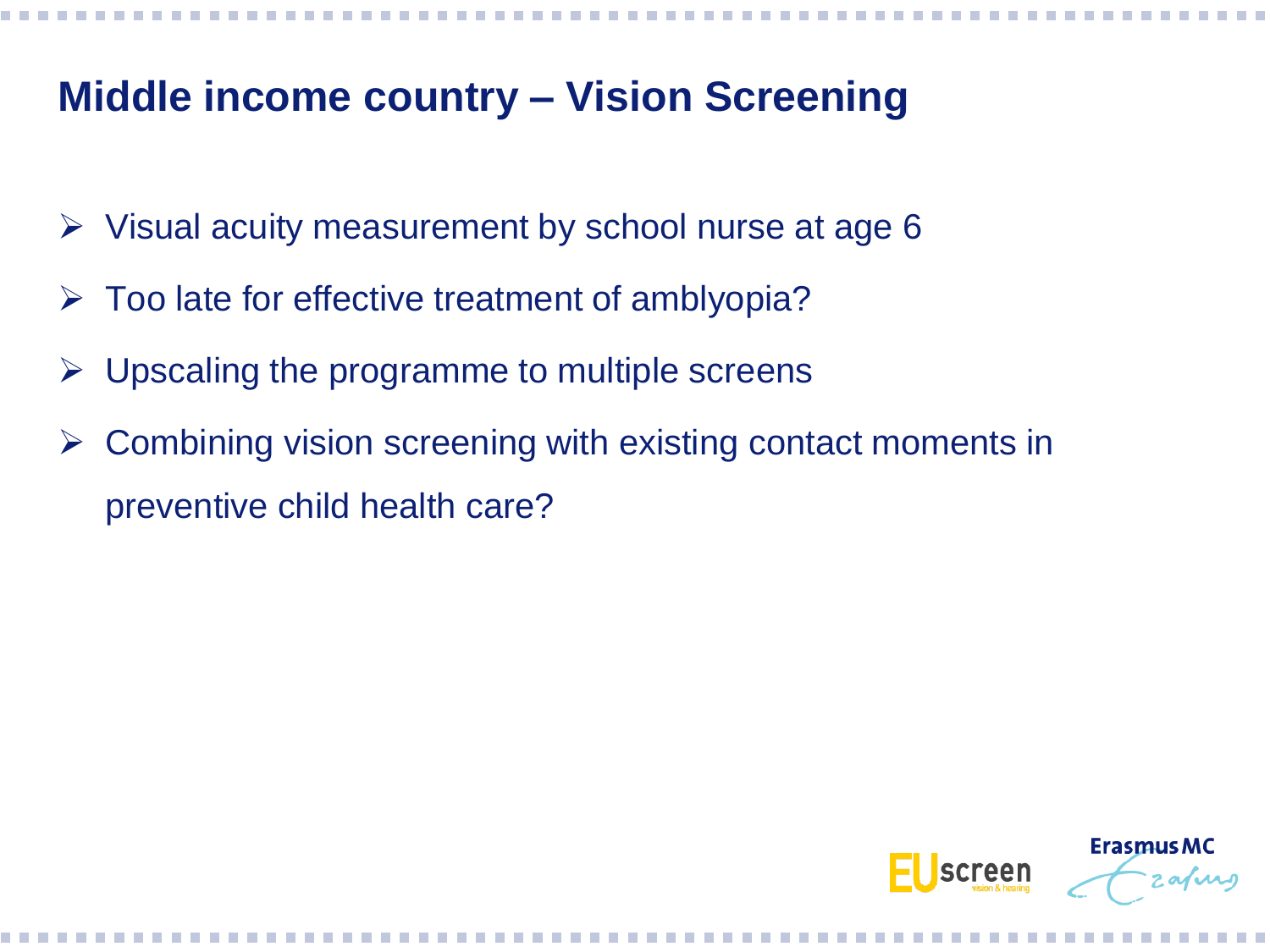# **Middle income country – Vision Screening Scenario Overview**

#### **Current vision screening programme:**

| Age | <b>Location</b> | <b>Professional</b> | <b>Attendance</b> | <b>Referral</b> |
|-----|-----------------|---------------------|-------------------|-----------------|
|     | Primary School  | <b>Nurse</b>        | 75%               | 10%             |

#### **Current general preventive child health care programme:**

| Age | <b>Purpose</b>     | Location            | <b>Professional</b> | <b>Attendance</b> |
|-----|--------------------|---------------------|---------------------|-------------------|
|     |                    | <b>Child health</b> |                     |                   |
|     | <b>Vaccination</b> | center              | <b>Nurse</b>        | 95%               |
|     | General            | <b>Child health</b> |                     |                   |
|     | examination        | center              | <b>Nurse</b>        | 70%               |

Upscaling, while combining with existing programme?

| <b>Scenario</b> | Age of screening |
|-----------------|------------------|
|                 | 4 and 6 years    |
|                 | 5 and 6 years    |

**Erasmus MC**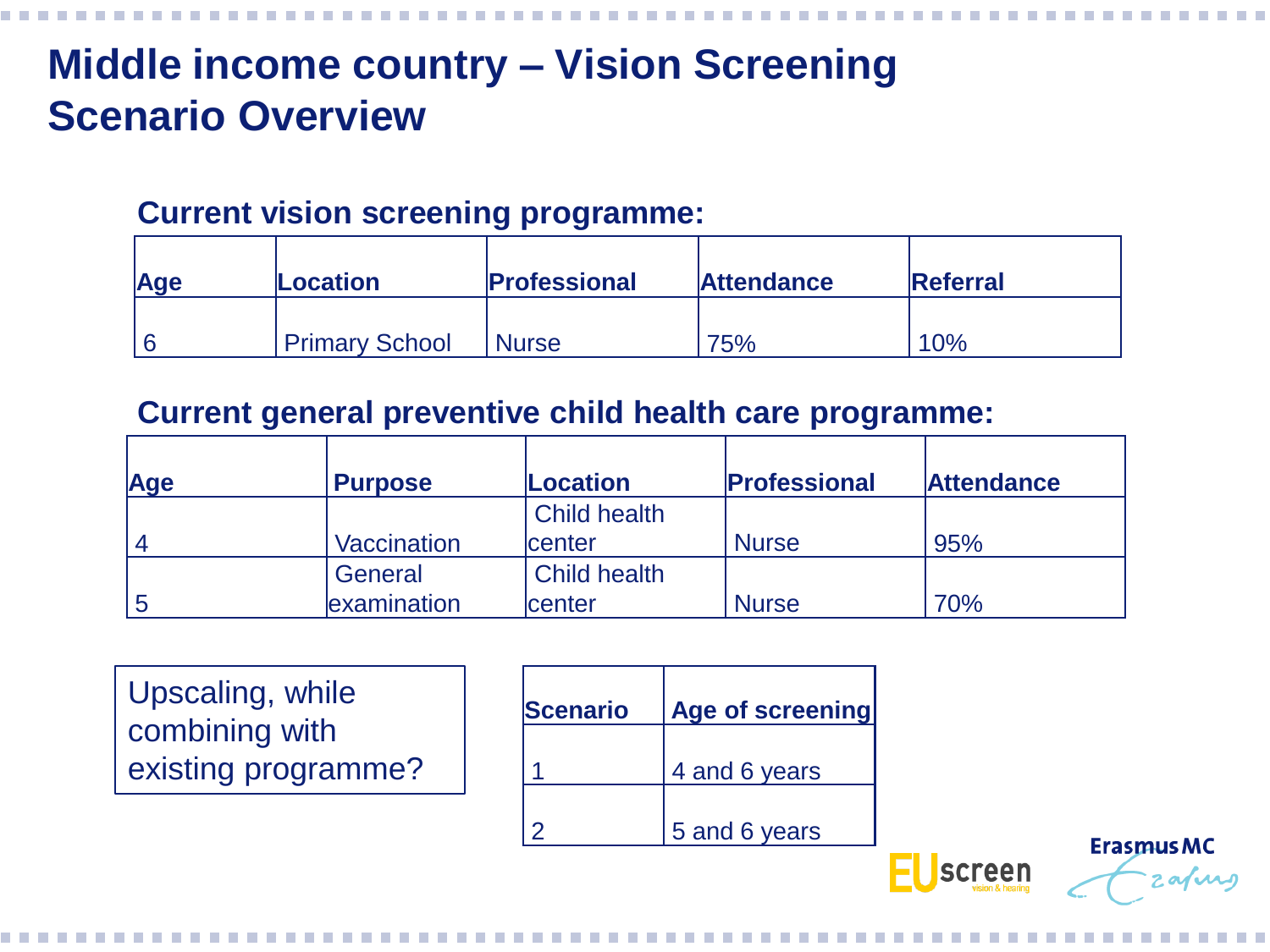# **Middle income country – Vision Screening Results per 10,000 children**

|                                                         | <b>Current</b> | <b>Scenario 1</b> | <b>Scenario 2</b> |
|---------------------------------------------------------|----------------|-------------------|-------------------|
|                                                         | Age 6          | Age 4, 6          | Age 5, 6          |
| Tests                                                   | 7351           | 16661             | 14183             |
| <b>Referrals</b>                                        | 735            | 1666              | 418               |
| Detected by screening                                   | 82             | 133               | 128               |
| Persistent amblyopia<br>prevented                       | 49             | 69                | 71                |
| Number of screens<br>Vpersistent amblyopia<br>prevented | 151            | 240               | 199               |

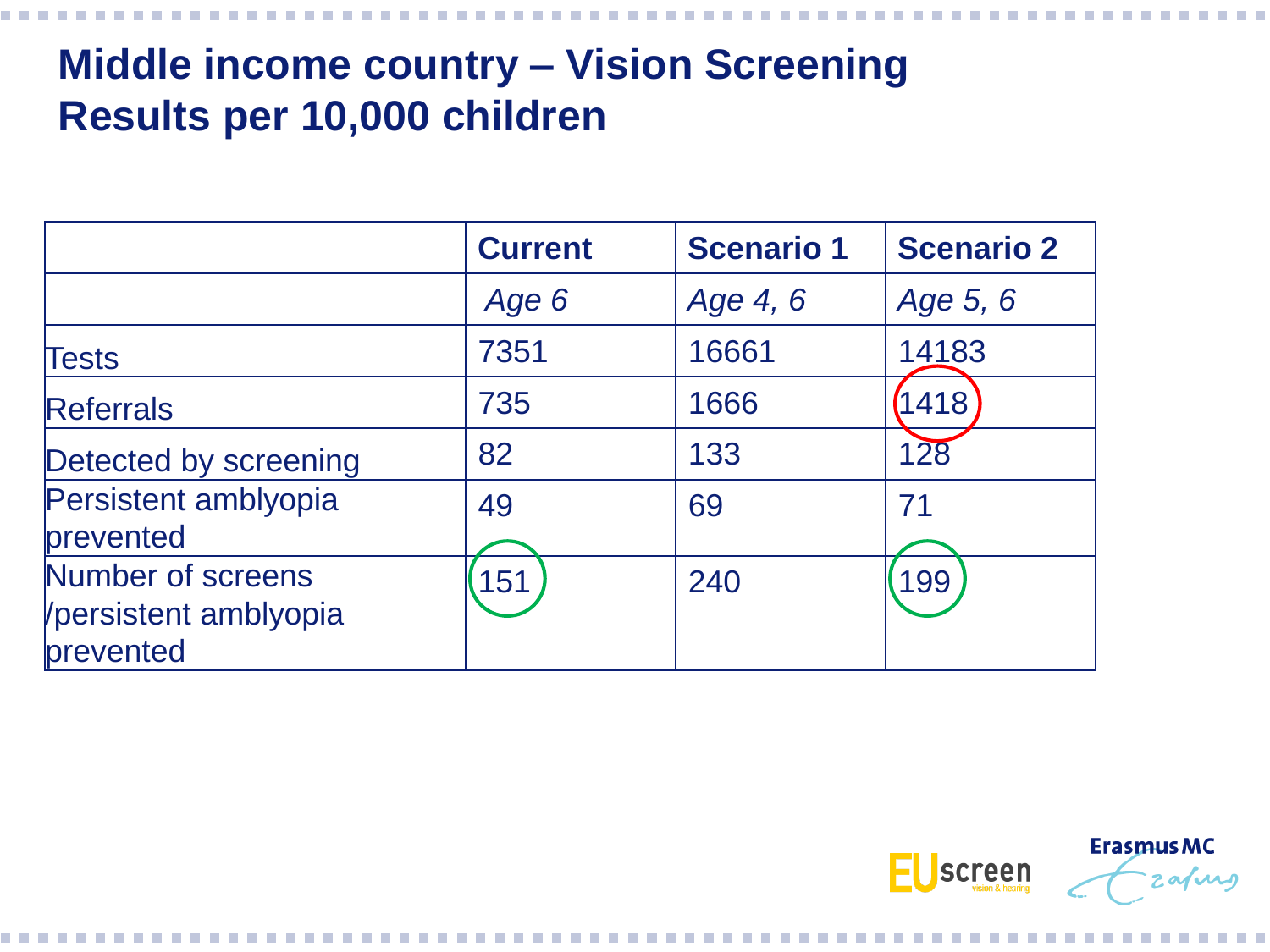### **Middle Income Country – No Hearing screening**

- $\triangleright$  Rural area: Long travel distances
- 99% of children born in hospital.
- $\triangleright$  Average stay after birth is 3 days.
- $\triangleright$  Traditionally high attendance rates for vaccination programme
- $\triangleright$  Where and how to start?

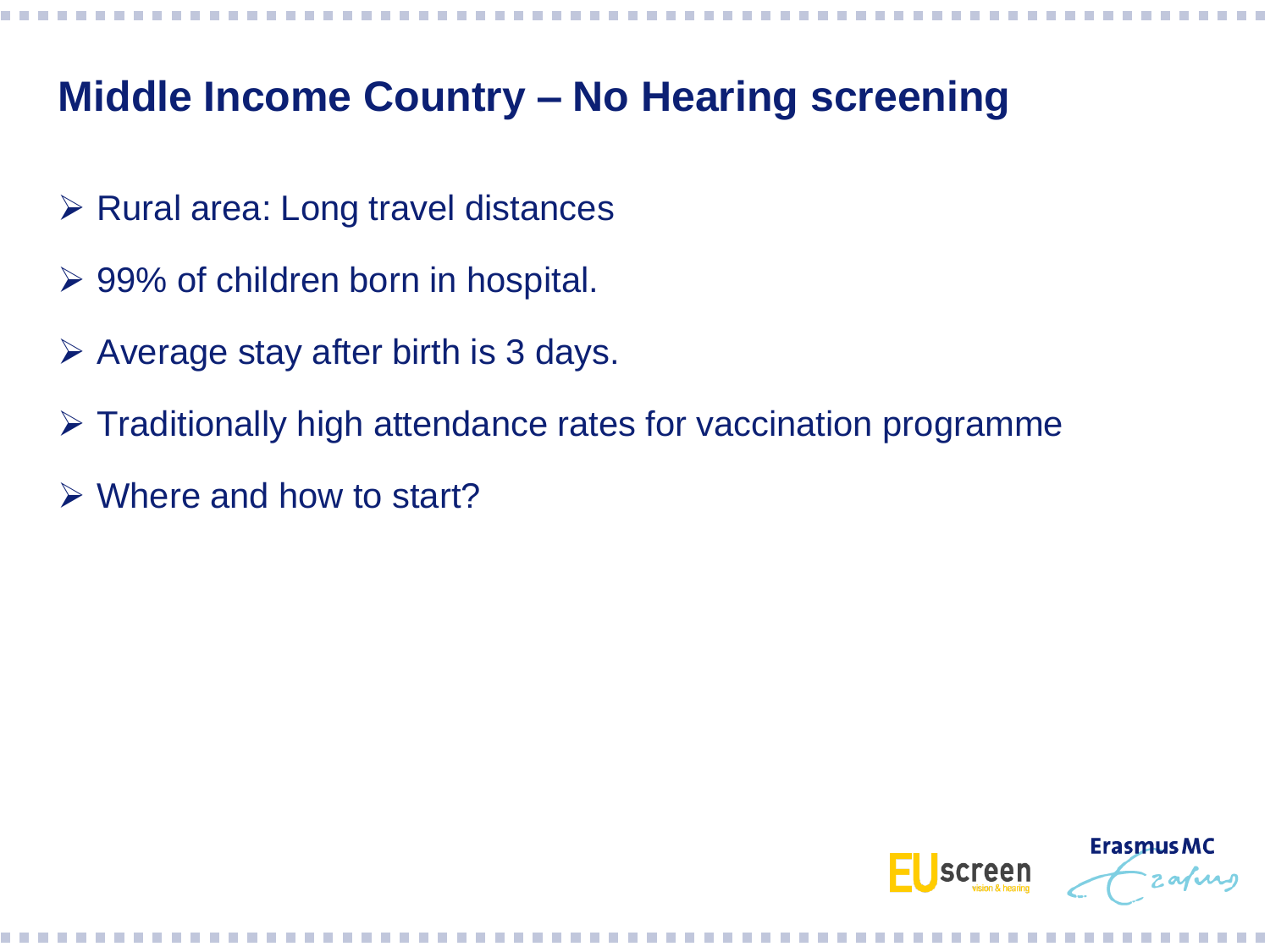| <b>Age</b>   | <b>Purpose</b>     | <b>Location</b>         | <b>Professional</b> | <b>Attendance</b> |
|--------------|--------------------|-------------------------|---------------------|-------------------|
| $0 - 3$ days | <b>Birth</b>       | <b>Maternity clinic</b> | Nurse / Midwife     | 99%               |
|              | General            | <b>Child health</b>     |                     |                   |
| 4 weeks      | examination        | <b>center</b>           | Pediatrician        | 80%               |
|              |                    | <b>Child health</b>     |                     |                   |
| 6 weeks      | <b>Vaccination</b> | <b>center</b>           | <b>Nurse</b>        | 95%               |

#### **Proposed hearing screening scenarios**

| Age              | <b>Test device</b> | <b>Attendance</b> | <b>Referral</b> |
|------------------|--------------------|-------------------|-----------------|
| Dav <sub>2</sub> | <b>OAE</b>         | 99%               | 9%              |
| Day 3            | aABR               | 99%               | 30%             |

| <b>Age</b>       | <b>Test device</b> | <b>Attendance</b> | Referral         |                            |
|------------------|--------------------|-------------------|------------------|----------------------------|
| Dav <sub>2</sub> | DAE.               | 99%               | Q0/              |                            |
| 4 weeks          | aABR               | 80%               | 200 <sub>4</sub> |                            |
|                  |                    |                   |                  | screen<br>vision & hearing |

**Erasmus MC**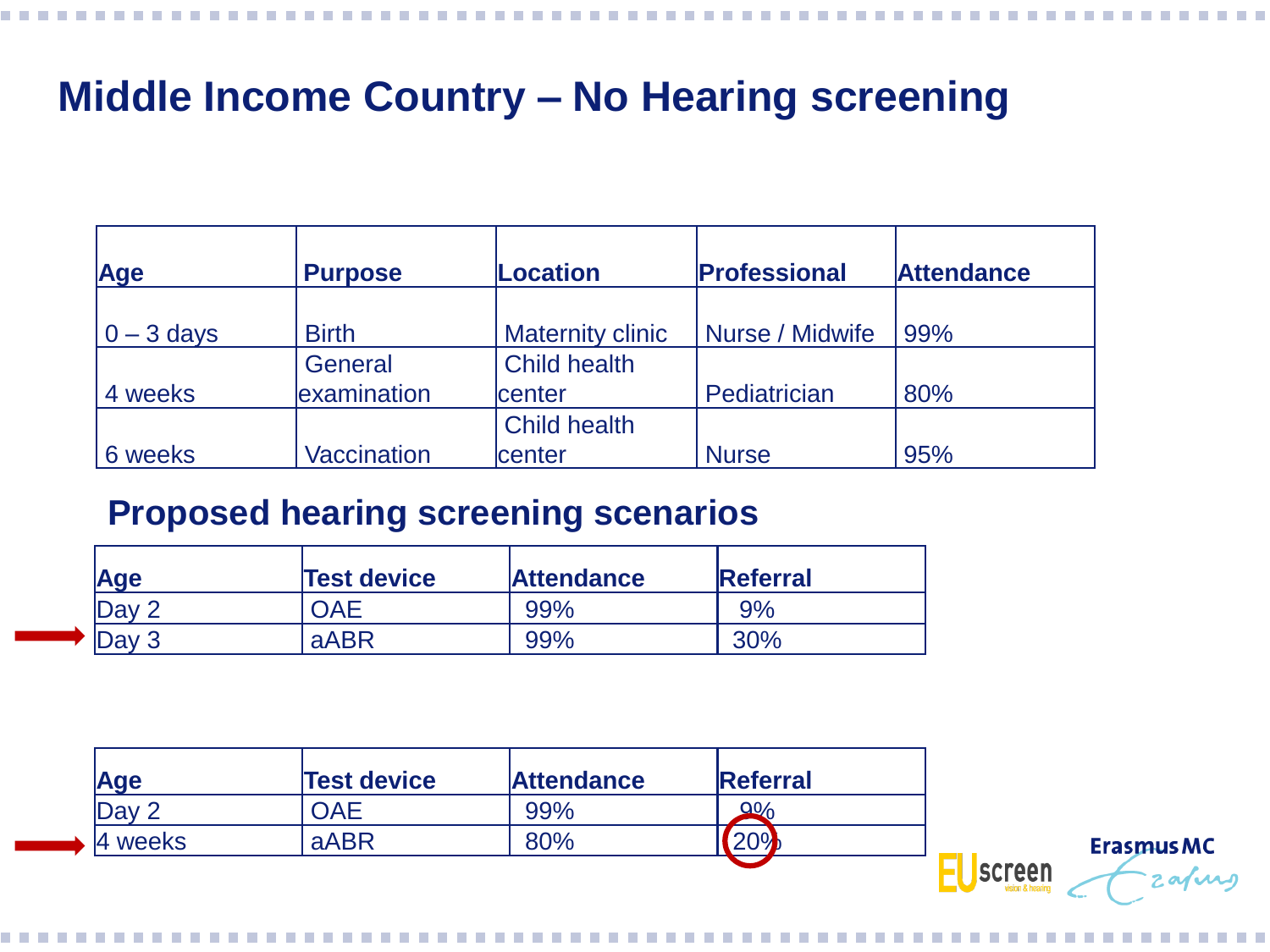# **Middle Income Country – No Hearing screening Results per 10,000 children**

|                                  | <b>Scenario 1</b>       | <b>Scenario 2</b> |
|----------------------------------|-------------------------|-------------------|
|                                  | <b>Both rounds:</b>     | Round 2:          |
|                                  | <b>Maternity clinic</b> | 4 weeks           |
| <b>Total number of OAE tests</b> |                         |                   |
|                                  | 9900                    | 9900              |
| Total number of aABR tests       |                         |                   |
|                                  | 8821                    | 7128              |
| Number of referrals              |                         |                   |
|                                  | 265                     | 143               |
| Number of >40dB detected         |                         |                   |
| by screening                     | 15.6                    | 12.5              |
|                                  |                         |                   |

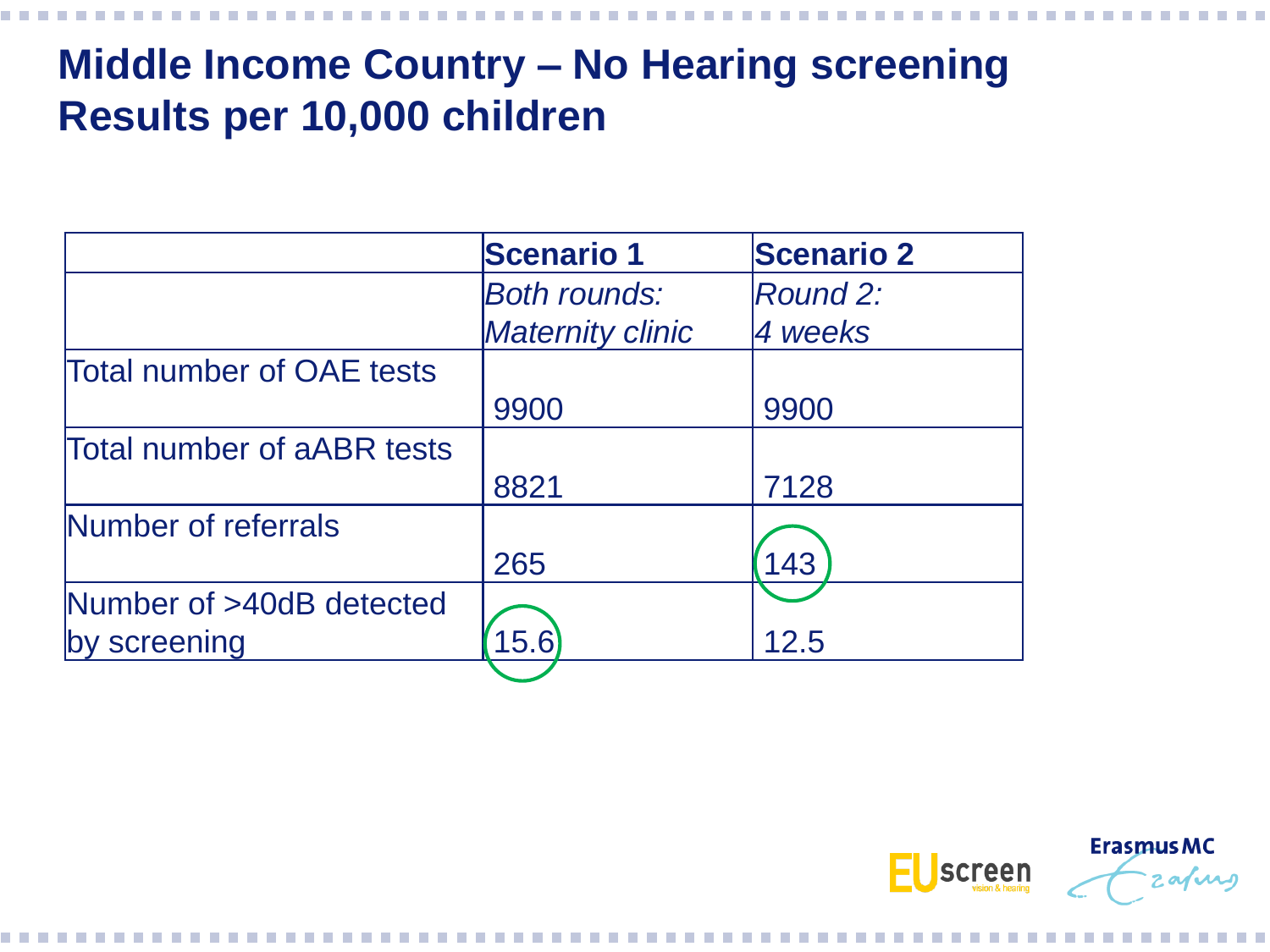### **Challenges differ between countries (1)**

- $\triangleright$  High income countries
	- Omitting a screen is difficult.

- $\triangleright$  Middle income countries
	- Feasibility
	- Increase uptake
	- Urban / rural differences
	- Equity, inclusion of minorities
	- Treatment adherence

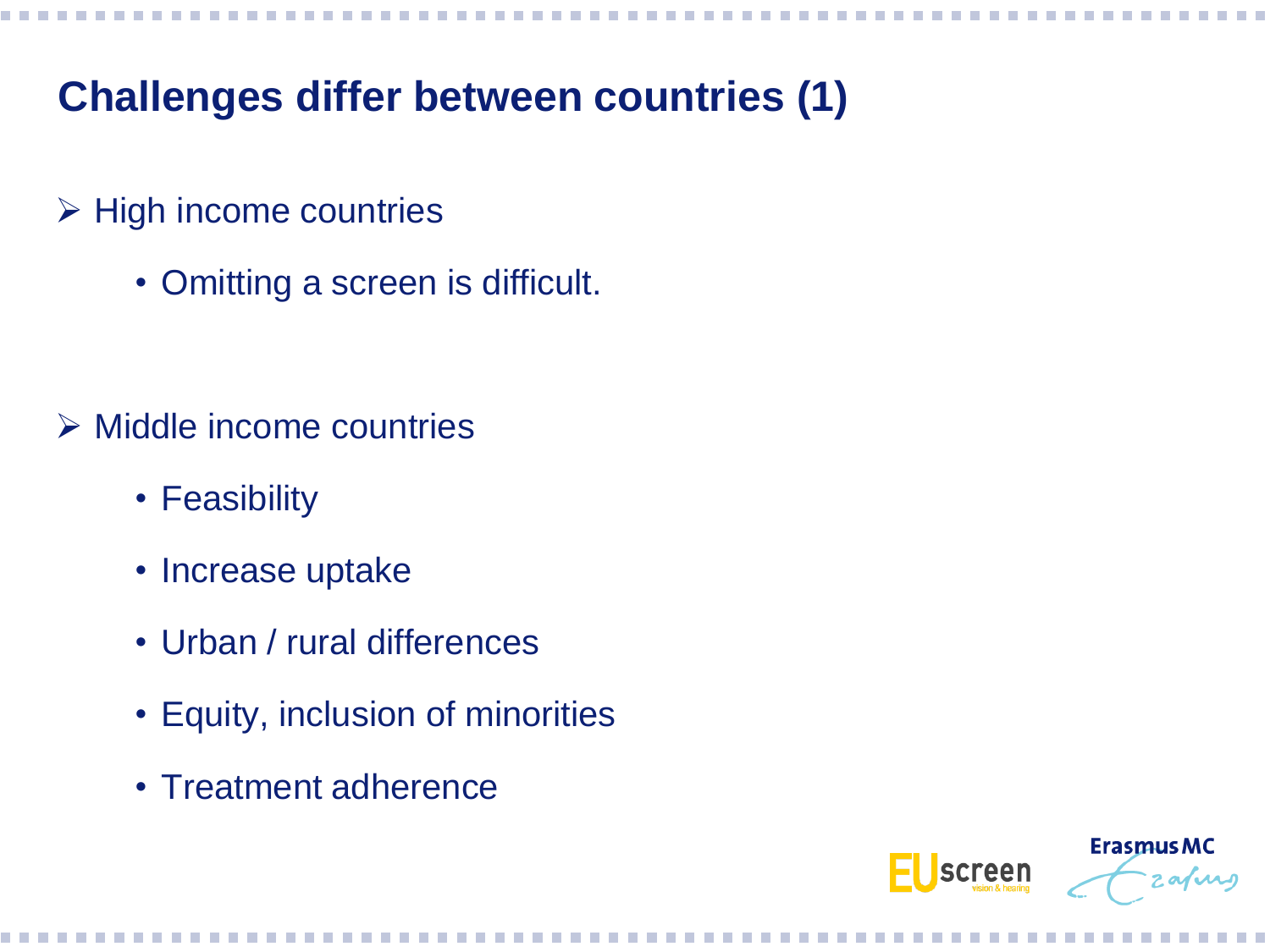### **Challenges in Low income countries**

- Attendance rates
	- oTravel duration
	- oGeneral child health care accessibility
	- oTrust in health care system
	- o Cultural beliefs
- Supply system
- Treatment availability
- Treatment accessibility
	- o Distance
	- oOut-of-pocket payments